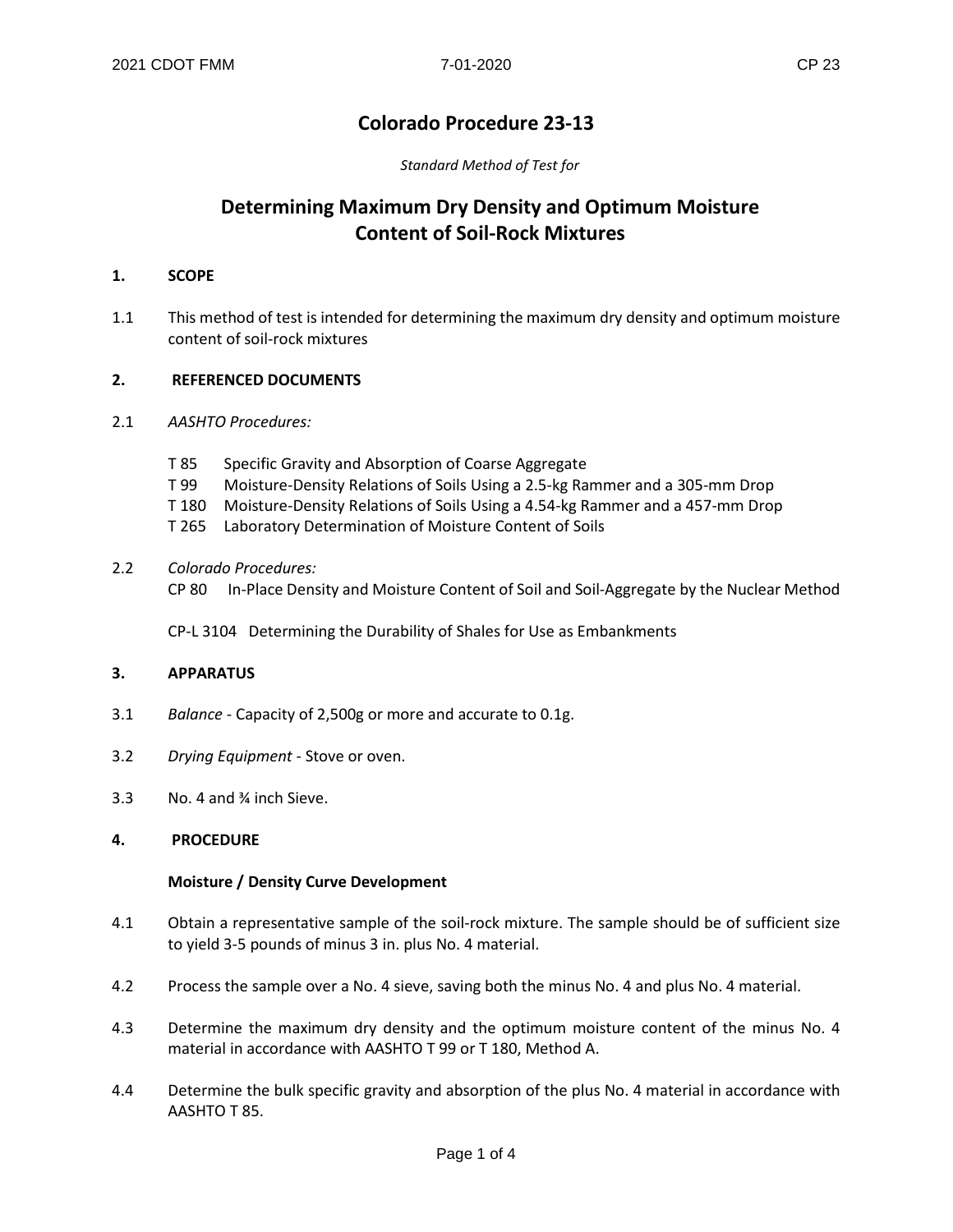### **In-Place Rock Correction**

- 4.5 Determine the rock corrected maximum dry density and optimum moisture content of the inplace soil-rock mixture at a test site as follows:
- 4.5.1 Obtain a minimum 5lb sample of material from the density test as described in CP 80.

### **Method A - Oven Dry**

- 4.6 Dry the entire specimen and determine the dry weight of the entire specimen in accordance with AASHTO T 265.
- 4.6.1 Separate the material by using a No. 4 sieve and weigh the plus No. 4 fraction retained. Calculate the percentage retained as follows:

Percent plus =  $\frac{Drywt. of plus No. 4}{x100\%}$ No. 4 (rock) Dry wt. of total specimen

#### **Method B – Using Gauge MC**

- 4.7 Wet sieve the entire sample over the No. 4 sieve.
- 4.7.1 Weigh the retained on the No. 4 sieve and material passing the No. 4 sieve.
- 4.7.2 Calculate the dry weight of the material retained on the No. 4 sieve by dividing its weight by 1 + (absorption/100).
- 4.7.3 Calculate the dry weight of the material passing the No. 4 sieve by dividing its weight by 1 + (M/D gauge MC reading/100).
- 4.7.4 Calculate the percentage retained:

Percent plus =  $_{\text{Dry wt. of plus No. 4}}$  x100% No. 4 Dry wt. of plus No. 4 + Dry wt. of minus No. 4

**Note 1:** Method B may be used if the gauge's MC is within +/- 1% of the AASHTO T 265 MC when checked in CP 80.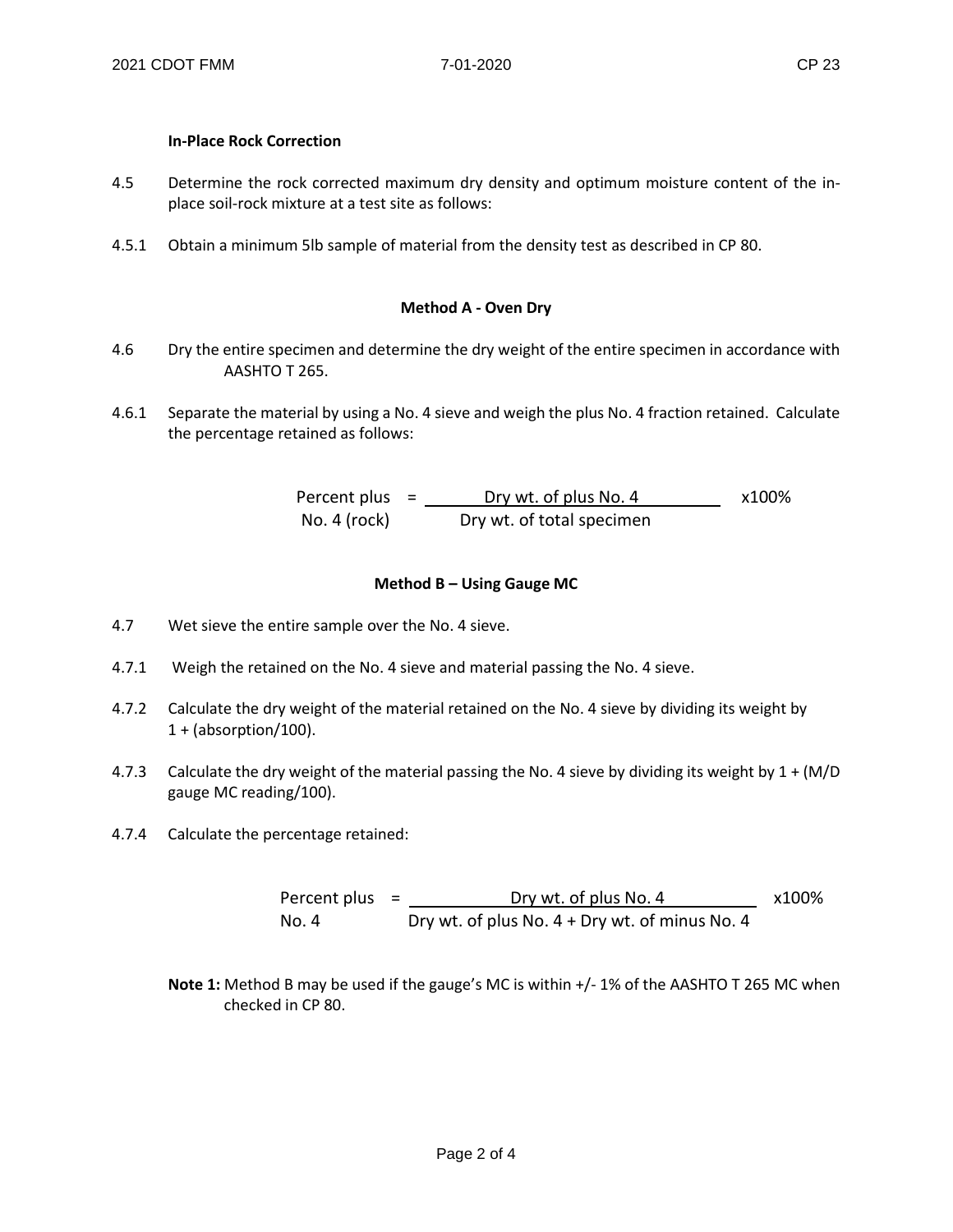## **5. CALCULATIONS**

5.1 Determine the corrected optimum moisture content ( $\text{OMC}_c$ ) of the soil-rock mixture by the following formula:

$$
OMC_C = \frac{(M_f \times P_f) + (M_c \times P_c)}{100}
$$

- 5.2 Determine the maximum dry density of the soil-rock mixture.
- 5.2.1 When AASHTO T 99 is used to determine the maximum dry density of the minus No. 4 material, use the following equation to determine the corrected maximum dry density (MDD<sub>C</sub>) of the soilrock mixture:

$$
MDD_c = \frac{(P_f \times D_f) + (P_c \times 0.90 \times D_c)}{100}
$$

5.2.2 When AASHTO T 180 is used to determine the maximum dry density of the minus No. 4 material, use the following equation to determine the corrected maximum dry density ( $MDD<sub>c</sub>$ ) of the soilrock mixture:

$$
MDD_c = \frac{(P_f \times D_f) + (P_c \times 0.95 \times D_c)}{100}
$$

Where:

- $P_f$  = Percent fine particles by weight (minus No. 4);
- $P_c$  = Percent coarse particles by weight (plus No. 4);
- $D_f$  = Maximum dry density of fine particles (minus No. 4), pcf;
- $D_c$  = 62.4 x bulk specific gravity of coarse particles (plus No. 4), pcf;
- $P_c$  = Percent coarse particles by weight (plus No. 4);
- $M_f$  = Optimum moisture content of the minus No. 4 material as determined by AASHTO T 99 or T180;
- $M_c$  = Absorption of the plus No. 4 material as determined by AASHTO T85.

## **6. LIMITATION FOR USE OF CP 23**

6.1 CP 23 shall not be used when the plus No. 4 fraction of the sample consists of cinders, crushed concrete, recycled asphalt pavement, or other light porous rock since an accurate specific gravity determination is difficult to make on this type of material. For these materials AASHTO T 99 or T 180, Method D shall be used.